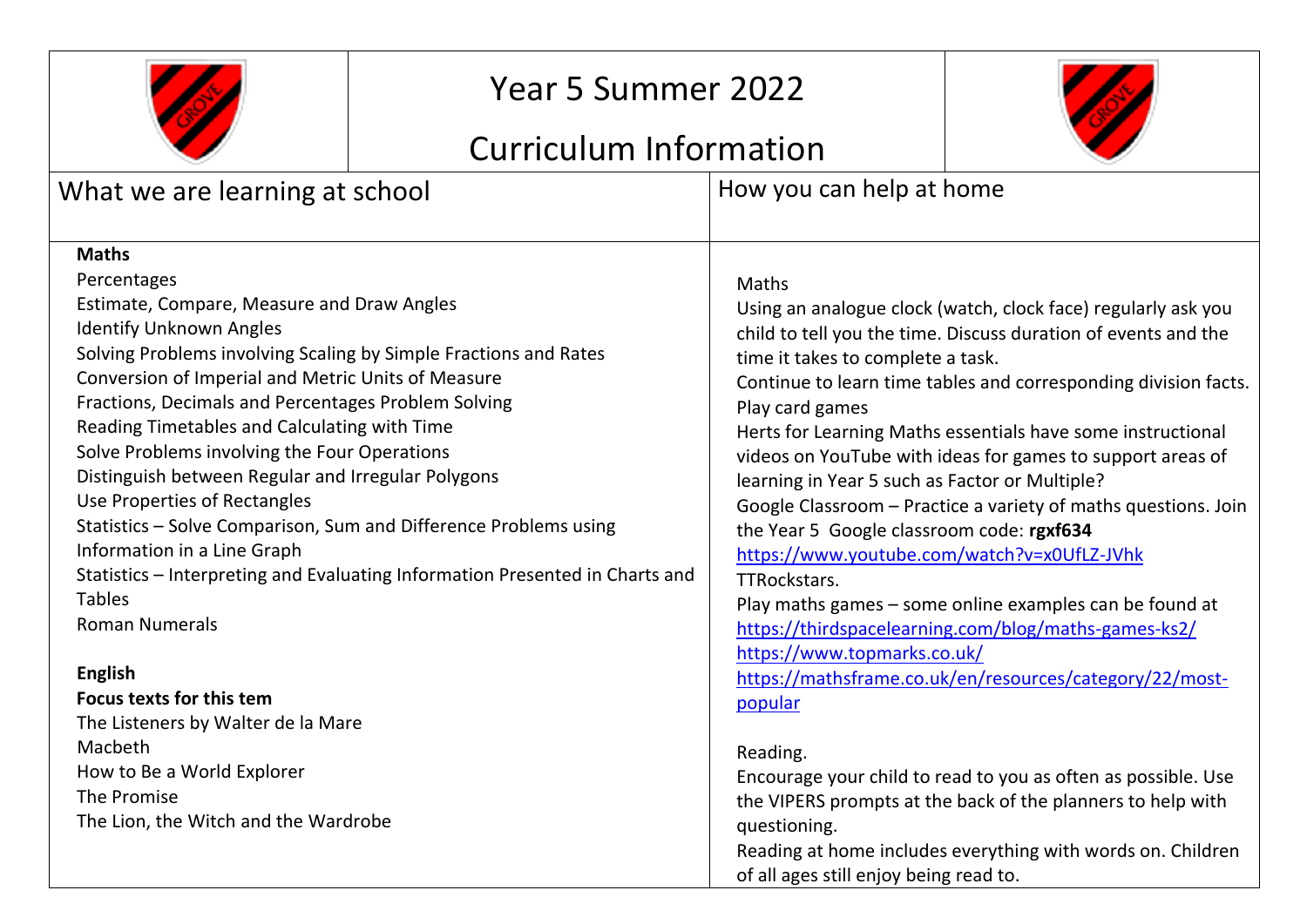| <b>Science</b><br>Living Things and their Habitats- we will be able to describe the differences<br>in the life cycles of a mammal, an amphibian, an insect and a bird. We will<br>also be able to describe the life process of reproduction in some plants and<br>animals<br>Animals including Humans- we will be able to describe the changes as<br>humans develop to old age and identify some characteristics that will not<br>change with age. | Writing<br>Encourage your child to keep a journal and write letters to<br>family and friends.<br><b>Spellings</b><br>Encourage your child to learn words from the Year 3 / 4 and<br>Year 5 / 6 Statutory word lists. Make word searches and<br>crosswords using focus spelling patterns and words from the<br>statutory lists.<br>Games like Boggle and Scrabble are excellent for encouraging |
|----------------------------------------------------------------------------------------------------------------------------------------------------------------------------------------------------------------------------------------------------------------------------------------------------------------------------------------------------------------------------------------------------------------------------------------------------|------------------------------------------------------------------------------------------------------------------------------------------------------------------------------------------------------------------------------------------------------------------------------------------------------------------------------------------------------------------------------------------------|
| <b>History</b>                                                                                                                                                                                                                                                                                                                                                                                                                                     | correct spelling and discovering new vocabulary.                                                                                                                                                                                                                                                                                                                                               |
| A study of Greek life and achievements and their influence on the western<br>World - we will: learn how the Hellenic Empire grew and dissolved, gain an<br>understanding of Greek democracy, compare city states, investigate                                                                                                                                                                                                                      | Talk about:                                                                                                                                                                                                                                                                                                                                                                                    |
| theological beliefs and learn about the origins of the Olympic Games.                                                                                                                                                                                                                                                                                                                                                                              | Online safety- how do you stay safe when using the internet                                                                                                                                                                                                                                                                                                                                    |
| Geography                                                                                                                                                                                                                                                                                                                                                                                                                                          | (children and adults)                                                                                                                                                                                                                                                                                                                                                                          |
| <b>Europe</b> – We will be focusing on the human and physical geography of<br>regions within Europe<br>We will know and understand what life is like in cities, villages and within a<br>range of settlement sizes in different parts of Europe<br>Types of settlement and land use<br>Distribution of natural resources                                                                                                                           | Current affairs - Listen to your child's opinions and discuss age<br>appropriate news items. How do they make sense of what is<br>going on in the world?<br>WatchBBC Newsround https://www.bbc.co.uk/newsround                                                                                                                                                                                 |
|                                                                                                                                                                                                                                                                                                                                                                                                                                                    |                                                                                                                                                                                                                                                                                                                                                                                                |
| D&T. We will be designing and making mechanical systems, with pulleys<br>and gears and learn how mechanical systems such as cams or pulleys or<br>gears create movement                                                                                                                                                                                                                                                                            | To help with typing<br>https://www.bbc.co.uk/bitesize/topics/zf2f9j6/articles/z3c6tfr<br>Purple Mash-2type                                                                                                                                                                                                                                                                                     |
| <b>Computing</b>                                                                                                                                                                                                                                                                                                                                                                                                                                   |                                                                                                                                                                                                                                                                                                                                                                                                |
| We will be creating Concepts Maps and 3D Modelling along with developing<br>word processing skills                                                                                                                                                                                                                                                                                                                                                 |                                                                                                                                                                                                                                                                                                                                                                                                |
| French                                                                                                                                                                                                                                                                                                                                                                                                                                             |                                                                                                                                                                                                                                                                                                                                                                                                |
| En Vacances- Ask and say where you are going on holiday. Express opinions                                                                                                                                                                                                                                                                                                                                                                          | Listen to music from the 1960s                                                                                                                                                                                                                                                                                                                                                                 |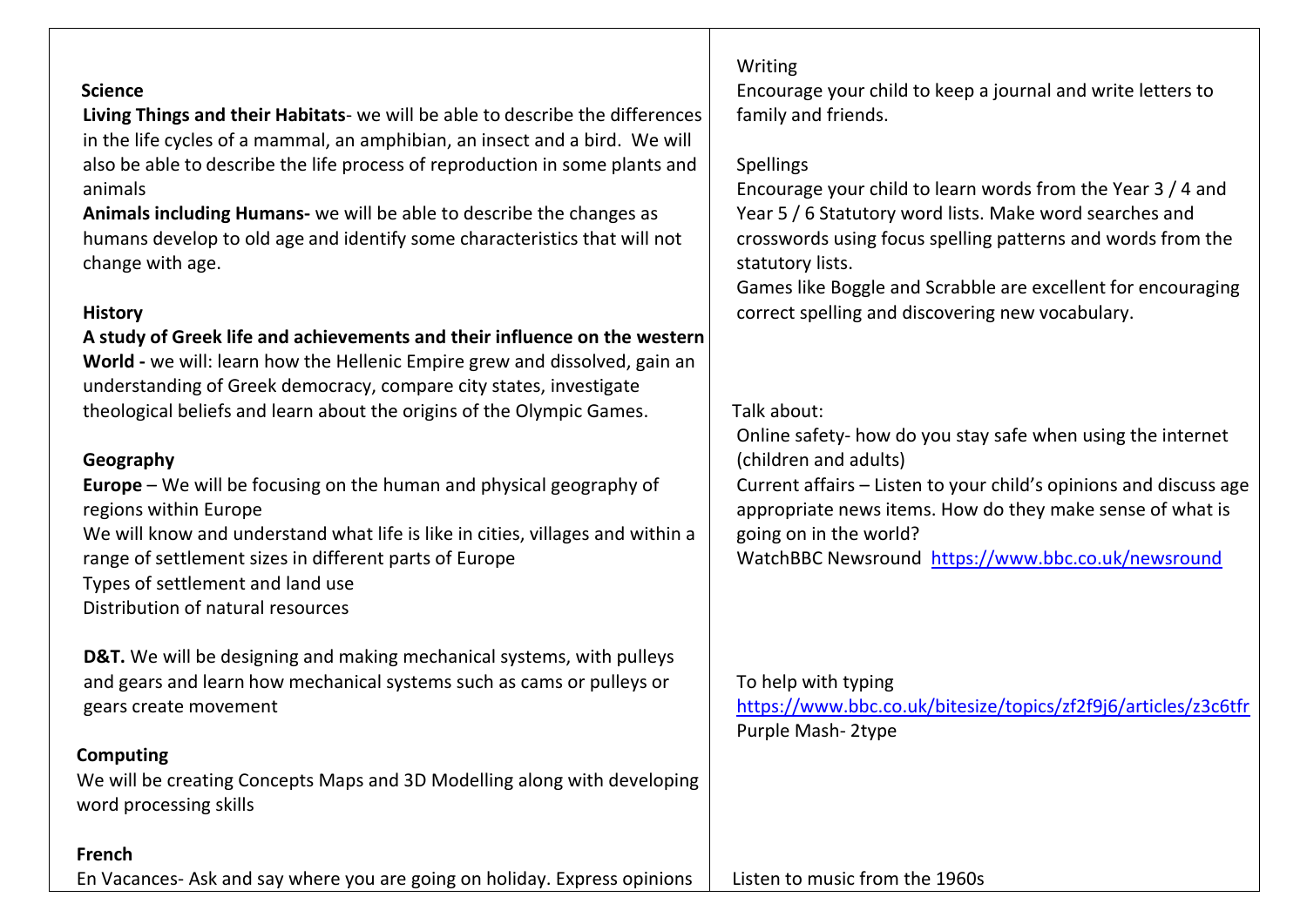about holidays. Talk about what you are going to do on holiday. Talk about holiday plans

Chez Moi- Name rooms in the house. Describe rooms in the house. Say what people do at home. Say what people do and where.

#### **Music**

We will be continuing to compose, perform, and listen to a wide variety of music. The material presents an integrated approach to music where games, the dimensions of music (pulse, rhythm, pitch etc), singing and playing instruments are all linked. Our focus this term is, Dancing In The Street by Martha And The Vandellas- a Motown song from the 1960s.

### **RE**

Identity and Belonging within Christianity, Judaism and Humanism We will be able to show and express insights into the challenges of individual commitment, belonging and faith.

We will be able to raise questions on guidance and leadership in their own and others' lives and understand the challenges of individual commitment to a community of faith or belief. We will also examine the role of religious leadership and why belonging to religious communities may be valuable in their own lives

#### **PSHE**

First Aid- we will be learning Emergency Calls and injuries Relationships Changing Me RSE

I Can't Help Myself (Sugar Pie Honey Bunch) sung by The Four Tops I Heard It Through The Grapevine sung by Marvin Gaye Ain't No Mountain High Enough sung by Marvin Gaye and Tammi Terrell You Are The Sunshine Of My Life sung by Stevie Wonder The Tracks Of My Tears sung by Smokey Robinson And The Miracles

To support knowledge and understanding Religious Education <https://www.bbc.co.uk/bitesize/subjects/z7hs34j>

Additional Activities

Monday 20th June - year 5 trip to Kidzania. More detailed information to follow shortly

GroveFest- an evening of celebration, showcasing some of the amazing learning we have achieved. Thursday  $7<sup>th</sup>$  July